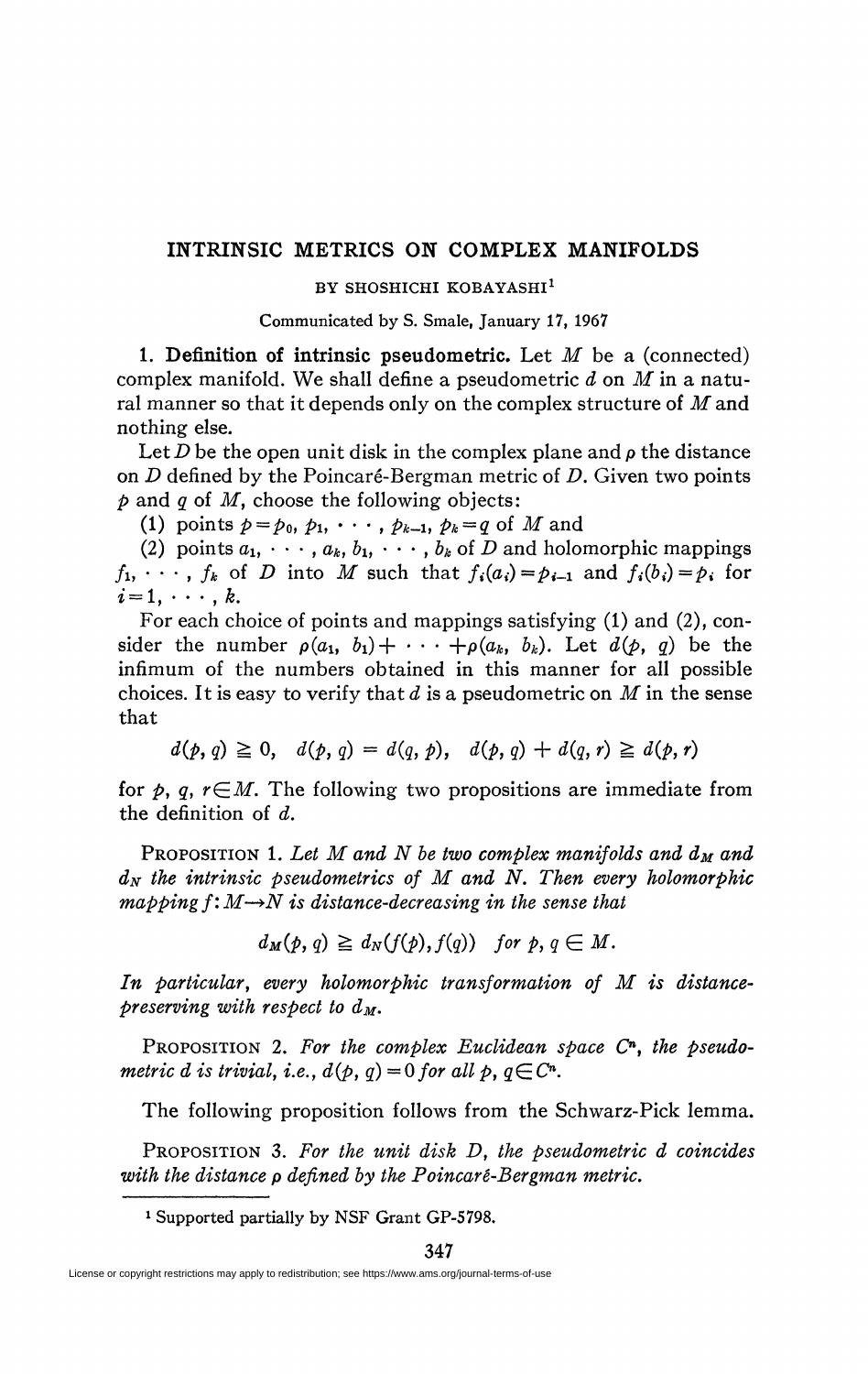The following theorem follows from a generalized Schwarz-Pick lemma (see  $\lceil 3 \rceil$  and  $\lceil 4 \rceil$ ).<sup>2</sup>

THEOREM 4. *Let M be a hermitian manifold whose holomorphic sectional curvature is negative and bounded away from zero. Then its pseudometric d is a metric, i.e.,*  $d(p, q) = 0$  *implies*  $p = q$ *.* 

Theorem 4 applies to all bounded domains of *C<sup>n</sup>* as well as to all Riemann surfaces of hyperbolic type.

**2. Relationship with Carathêodory metric.** Following Carathéodory [2] we define another pseudometric d' on a complex manifold *M*. Given two points  $p$  and  $q$  of *M*, let  $d'(p, q)$  be the supremum of  $p(f(p), f(q))$  for all holomorphic mappings f of *M* into the unit disk *D*.

It is easy to see that Propositions 1, 2 and 3 above hold also for the Carathêodory pseudometric *d'.* A necessary and sufficient condition for *d'* to be a metric on *M* is that there are sufficiently many bounded holomorphic functions on *M* so that they separate the points of M.

The following proposition is immediate from Propositions 1 and 3 and shows that whenever the Carathêodory pseudometric *d'* is a metric, our pseudometric *d* is also a metric.

PROPOSITION 5. *For any complex manifold M, d is greater than or equal to d', i.e.,* 

$$
d(p, q) \geq d'(p, q) \quad \text{for } p, q \in M.
$$

*3.* **Applications.** The following theorem which follows from Propositions 1 and 2 and Theorem 4 may be considered as a generalization of Picard Theorem which states that an entire function with more tnan one finite lacunary value reduces to a constant function.

THEOREM 6. *Let M be an n-dimensional complex manifold which admits a hermitian metric whose holomorphic sectional curvature is negative and bounded away from zero. Then every holomorphic mapping*  ƒ *of C™ into M is a constant map.* 

COROLLARY. *The complex Euclidean space C\* does not admit a hermitian metric whose holomorphic sectional curvature is negative and bounded away from zero.* 

The condition "bounded away from zero" is essential. In fact, *C* 

License or copyright restrictions may apply to redistribution; see https://www.ams.org/journal-terms-of-use

<sup>&</sup>lt;sup>2</sup> The results proved for Kähler manifolds in [4] hold for hermitian manifolds (with respect to the hermitian connection in the sense of Chern). Proofs there remain valid in the hermitian case.